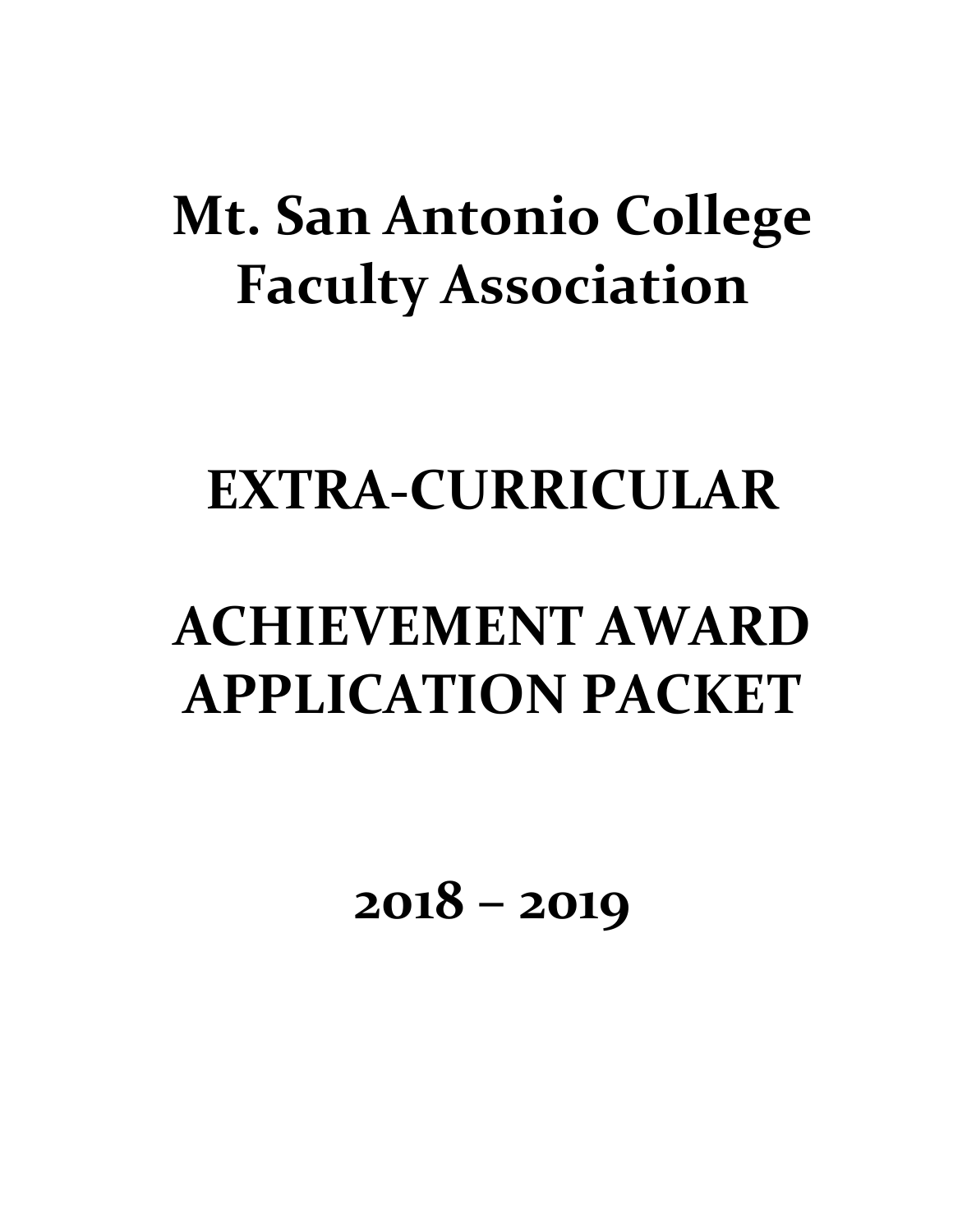#### Dear Student:

Mt. San Antonio College Faculty Association wants to award outstanding students who excel in the Extra-Curricular fields (Performing Arts, Athletics, Academic Competition, Student Leadership). The past recipients of this award have received between \$250 and \$1500. To apply for this award you must meet the requirements listed on the application, and you must complete the enclosed application packet by the **deadline of Tuesday, April 16, 2019.** Please turn in your complete packet to the FA Office (Bld. 23 Rm. 5100) or email **ALL** paperwork (including scanned Letters of Recommendation) in **one** email to: [faawards@msac-fa.org](mailto:faawards@msac-fa.org).

Carefully list your non-classroom activities including:

- **Competitions and/or awards won** representing Mt. SAC (define and describe awarding body; indicate if it is a national, state, regional, or campus award; your role in and preparation for the competition; criteria by which the award was given)
- **Specific number of hours of involvement** in activities per week and the number of events, competitions or performances per week/semester/year.
- **Discipline-related work experience** (dates, hours, responsibilities, achievements, promotions)
- **Discipline-related internship experience** (dates, hours, responsibilities, achievements)
- **Volunteer or community work** (dates, hours, responsibilities, achievements)
- **Conferences or workshops attended.** Describe if you were a presenter.
- **Number of units completed by the end of Spring Semester AND Degree completed** (AA degree and/or IGETC/CSU GE completed by this term).

If you have any questions about the application requirements or forms, please contact me at [eward@mtsac.edu](mailto:eward@mtsac.edu) or the Faculty Association Office at (909) 274-4531.

Best of Luck!

Sincerely, Liz Ward, Chairperson Faculty Association Achievement Award Committee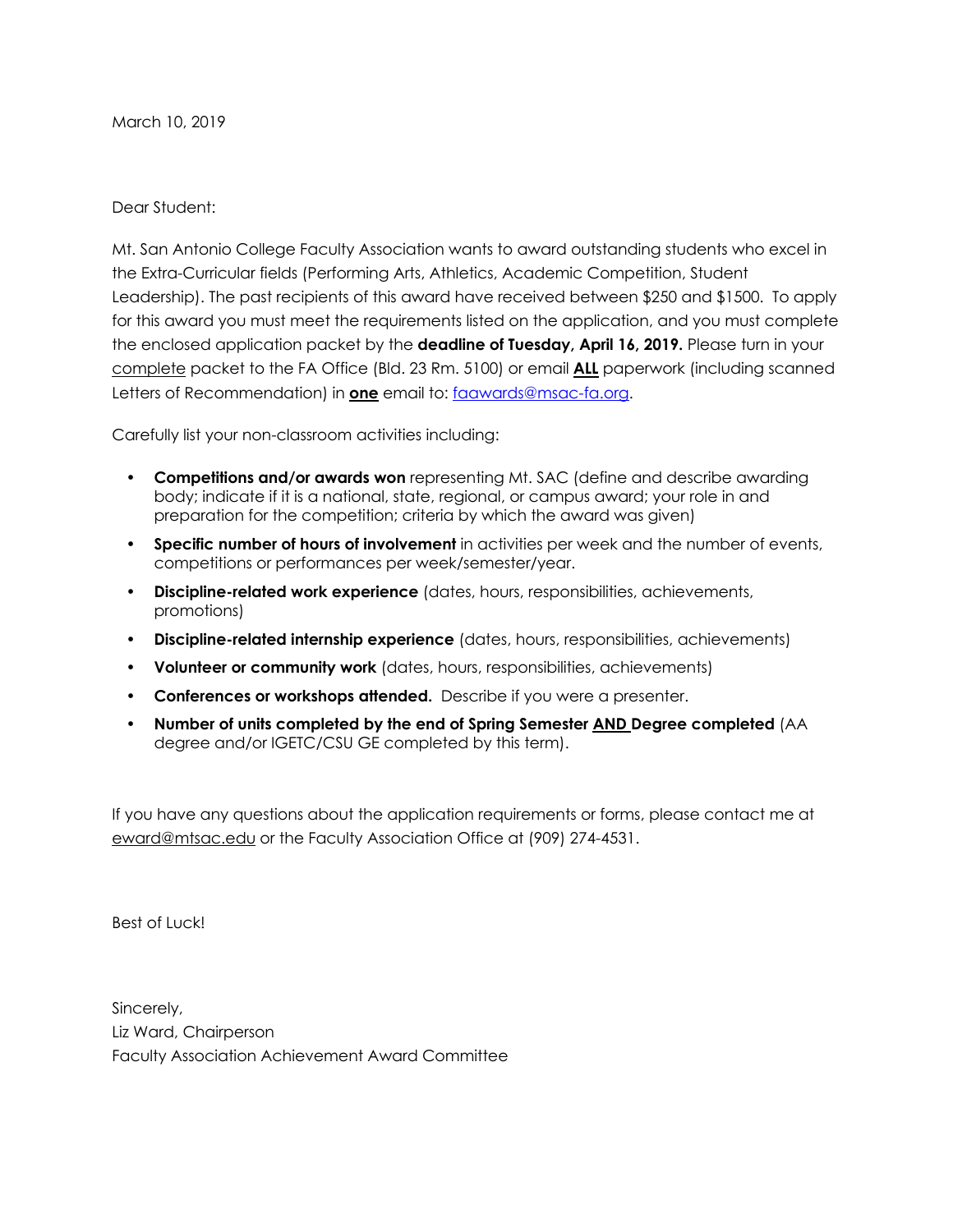## **Extra-Curricular Achievement Award Application For Student Leadership, Performing Arts, Academic Competitions, or Athletics**

### **R E A D I N S T R U C T I O N S C A R E F U L L Y !**

#### **IF YOU ARE A PAST RECIPIENT OF A FACULTY ASSOCIATION ACHIEVEMENT AWARD, PLEASE DO NOT APPLY. YOU MAY NOT RECEIVE AN AWARD MORE THAN ONCE!**

**DATE DUE: Tuesday April 16, 2019.** Please turn in your **complete** packet to the FA Office (Bld. 23 Rm. 5100) or attach **ALL** paperwork (including scanned Letters of Recommendation) in **one** email to: [faawards@msac-fa.org.](mailto:faawards@msac-fa.org)

The following materials **MUST** accompany your application form or the application will not be considered:

- 1. Completed work-in-progress form.
- 2. A student copy of your Mt. SAC transcript (You may obtain this from your portal at [inside.mtsac.edu\)](http:inside.mtsac.edu).
- 3. A detailed description of your extra-curricular activities regarding performances, competitions, awards while representing Mt. SAC in student leadership, academic competitions, or athletics (hours and # of competitions).
- 4. A typed, double-spaced essay on the topic "The Value of My Mt. SAC Extra Curricular Experience." (Essay not to exceed 600 words)
- 5. Two faculty letters of recommendation **on Mt. SAC letterhead**. These should come from two faculty, at least one of whom has worked closely with the applicant in the designated extracurricular area.
- 6. Number of units completed by the end of Spring Semester **AND** Degree completed (AA degree and/or IGETC/CSU GE completed by this term).

| First                                                                                             | Middle |  |  |  |  |  |  |  |
|---------------------------------------------------------------------------------------------------|--------|--|--|--|--|--|--|--|
|                                                                                                   |        |  |  |  |  |  |  |  |
|                                                                                                   |        |  |  |  |  |  |  |  |
| Cell Phone: $\begin{array}{ c c c c }\n\hline\n-\end{array}$ - _______                            |        |  |  |  |  |  |  |  |
| Student Leadership Program/Position, Performing Arts, Academic Competition, or Athletics program: |        |  |  |  |  |  |  |  |
|                                                                                                   |        |  |  |  |  |  |  |  |
|                                                                                                   |        |  |  |  |  |  |  |  |
| Performing Arts Program                                                                           |        |  |  |  |  |  |  |  |
|                                                                                                   |        |  |  |  |  |  |  |  |
| Athletics Program                                                                                 |        |  |  |  |  |  |  |  |
|                                                                                                   |        |  |  |  |  |  |  |  |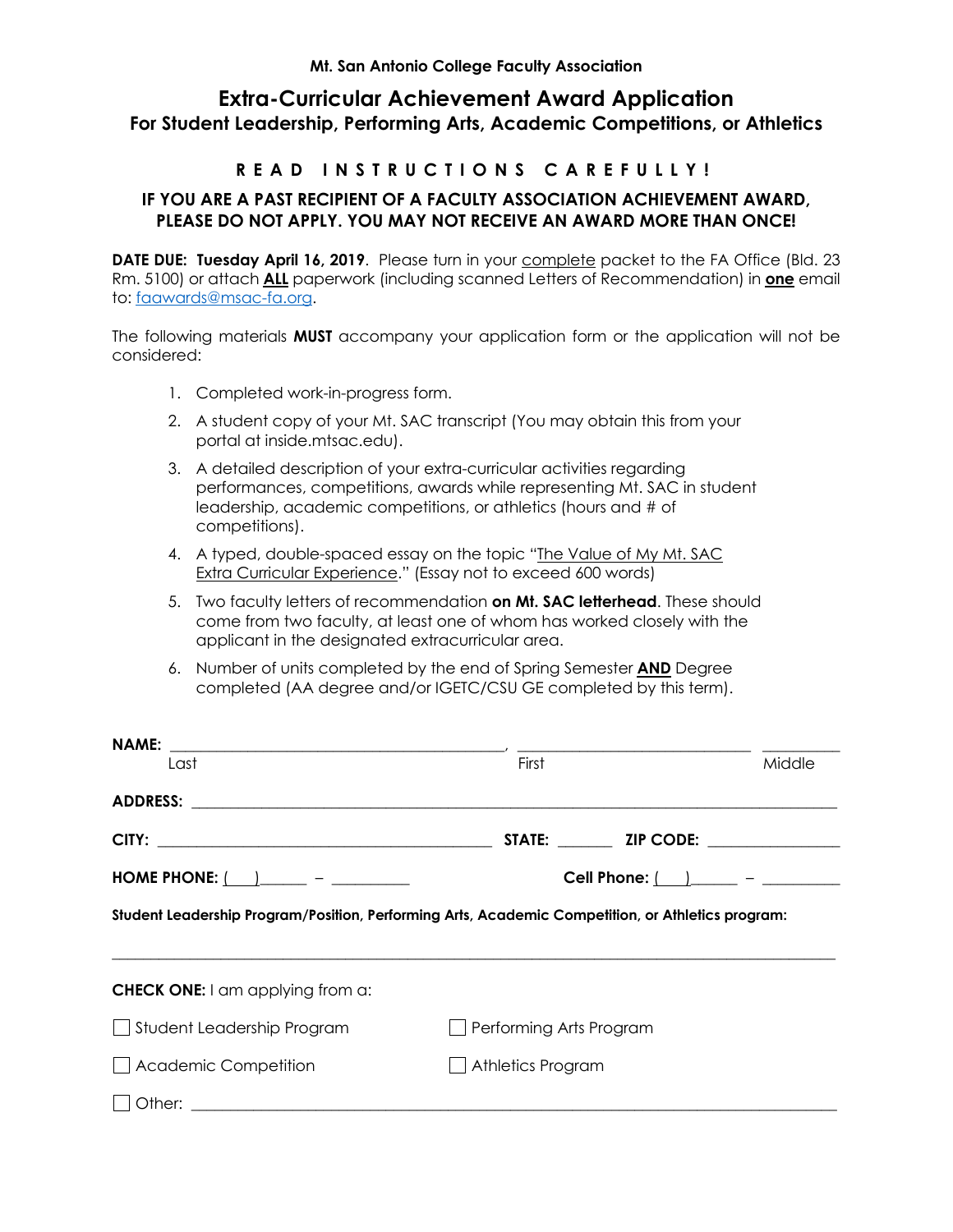Personal Statement: I affirm that I qualify for competition because I meet the following minimum requirements:

- 1. I currently have an overall Grade Point Average of at least **3.00**. I also understand that in order to receive the award my final overall G.P.A. will not fall below the minimum of **3.00**.
- 2. I will have completed at least **42 units** of lower division course work by the end of this current school year with a minimum of 35 of these units earned at Mt. SAC, a minimum of 12 units completed within this academic year, (August '18 to June '19) and possess no degree above that of an Associate Degree.
- 3. My future plans include continued commitment to education and professional development.
- 4. I have completed the Award Packet.
- 5. I have not previously received an Achievement Award from the Mt. SAC Faculty Association.

Applicant's Signature **Date** 

Recipients will be notified as soon as judging is completed. Those receiving an award should plan to attend the FA Student Achievement Award Ceremony Saturday, June 8, 2019 at 2:00 p.m. in Founders Hall.

\_\_\_\_\_\_\_\_\_\_\_\_\_\_\_\_\_\_\_\_\_\_\_\_\_\_\_\_\_\_\_\_\_\_\_\_\_\_\_\_\_\_\_\_\_\_\_\_\_\_\_\_\_\_\_\_\_\_\_\_\_\_\_\_\_\_\_\_\_\_\_ \_\_\_\_\_\_\_\_\_\_\_\_\_\_\_\_\_\_\_\_

*Financial awards will be given at the conclusion of the semester after verification that you meet the award criteria.*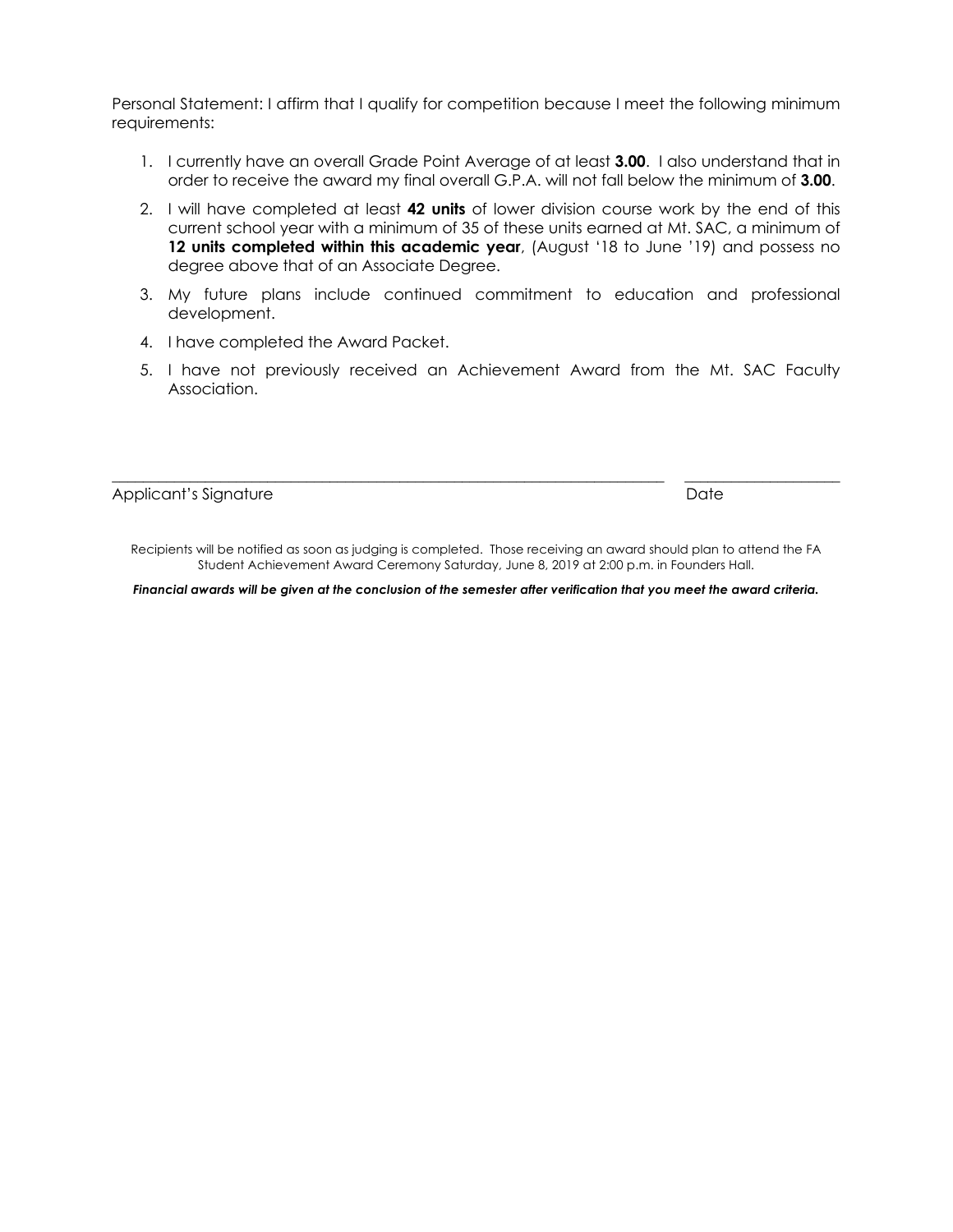### **Mt. San Antonio College Faculty Association Extra-Curricular Achievement Award Request for Work-In-Progress**

|                         |             | Semester / Year: 1988 1999 |      |  |
|-------------------------|-------------|----------------------------|------|--|
| Student Name: _<br>Last |             | First                      | M.I. |  |
|                         |             |                            |      |  |
| Date:                   | Student ID: | Birth Date:                |      |  |

**TO THE PROFESSOR:** The student named above has requested his/her grades to date be made available to the Extra-Curricular Achievement Award Committee. Please enter class units in the unit column and the grade to date in the grade column. Then sign and return this form to the student.

Liz Ward, Chairperson

Faculty Association Scholastic Achievement Award Committee

| Course | <b>Units</b> | Grade<br>to Date | <b>Instructor Signature</b> | <b>Date</b> |
|--------|--------------|------------------|-----------------------------|-------------|
|        |              |                  |                             |             |
|        |              |                  |                             |             |
|        |              |                  |                             |             |
|        |              |                  |                             |             |
|        |              |                  |                             |             |
|        |              |                  |                             |             |

Courses Dropped Spring Semester – Student must complete

| Course | <b>Units</b> | <b>Date Dropped</b> |
|--------|--------------|---------------------|
|        |              |                     |
|        |              |                     |

**TO THE STUDENT:** It is your responsibility to see that this form is filled out by each of your instructors. This form must be turned in with the completed application packet.

## **Deadline for Applying: Tuesday April 16, 2019**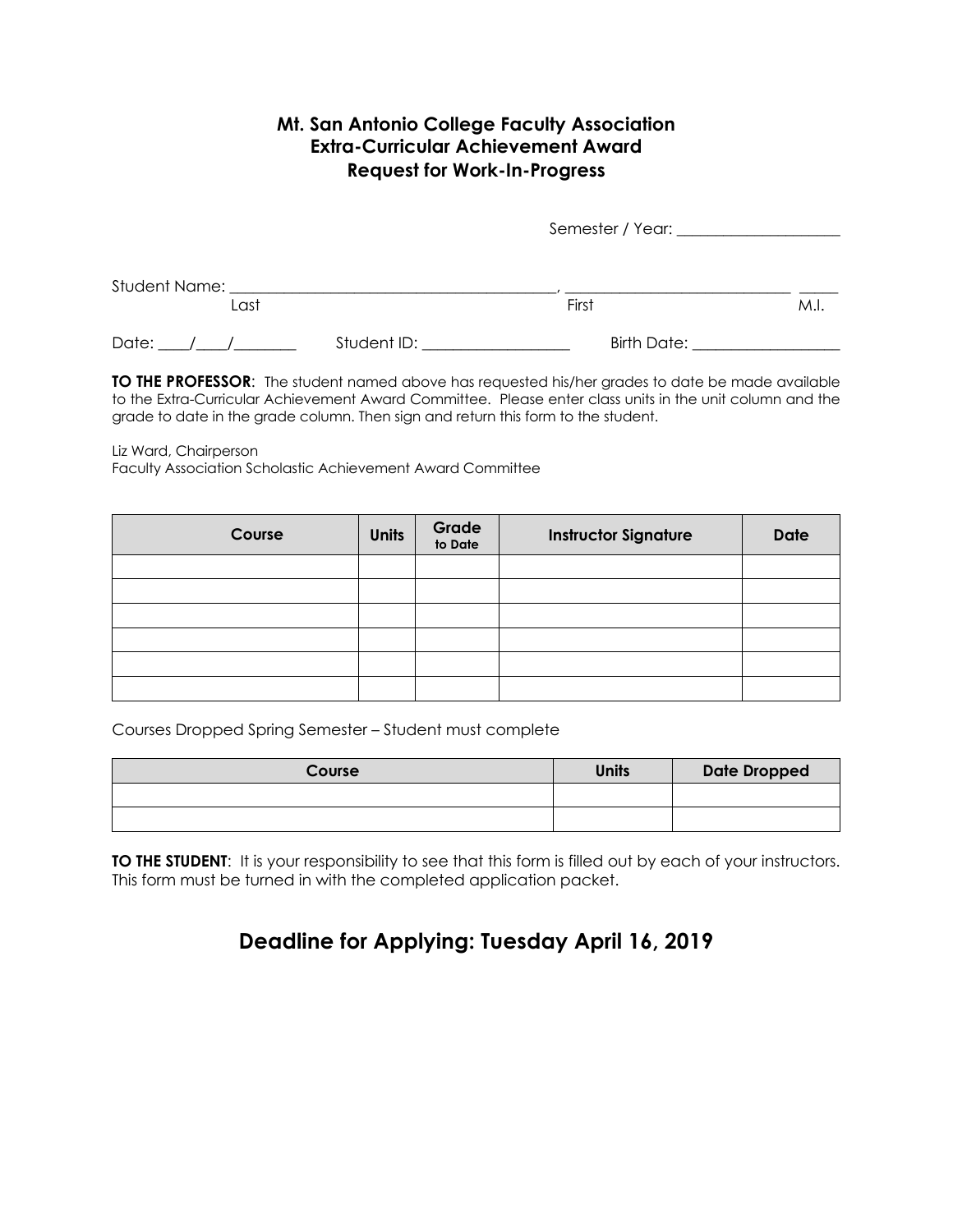## **Faculty Association Student Achievement Award** ( **Extra-Curricular Category Rubric** (

- 1. Name of Student: \_\_\_\_\_\_\_\_\_\_\_\_\_\_\_\_\_\_\_\_\_\_\_\_\_\_\_\_\_\_\_\_\_\_\_\_\_\_\_\_\_\_\_\_\_\_\_\_\_\_\_\_\_\_\_\_\_\_\_\_\_\_\_\_\_\_\_\_\_\_\_\_
- 
- 4. Current "Overall" GPA  $\overline{a}$  5. Units in current academic year:

NOTE: In-progress OK; 35 units must be at Mt. SAC

- 2. Previous winner?  $Y \quad N$  3. Earned degree above associates? Y N
	- NOTE: Must be at least 3.0; see "Transcript Totals (credit) NOTE: Completed or in-progress; must be at least 12

6. 42 total units completed by June '19? Y N

### **FIRST TWO CATEGORIES**

#### **Depth of Involvement: Score \_\_\_\_\_\_\_\_\_\_**

- 8. Documentation provided for at least 10 weekly hours of extra-curricular involvement for three or more semesters
- 6. Documentation provided for at least 10 weekly hours of extra-curricular involvement for two more semesters
- 4. Documentation provided for at least 10 weekly hours of extra-curricular involvement for one full semester
- 2. Evidence of some meaningful participation in clubs, activities, and other extracurricular pursuits
- 0. Insufficient evidence of significant extracurricular involvement

#### **Level of extra-curricular achievement: Score \_\_\_\_\_\_\_\_\_**

- 8. Top-tier individual recognition at the highest possible level for this activity (state, national or international)
- 6. Recognition at the highest possible level for this activity (state, national or international)
- 4. Regional recognition for this activity
- 2. Local (campus) recognition for this activity.
- 0. No noted external recognition for this activity.

#### **ADDITIONAL CATEGORIES**

#### **GPA, Rigor & Breadth of Coursework: Score \_\_\_\_\_\_\_\_\_\_**

- 4. Will earn an A.A. degree and/ or complete IGETC/CSU GE this term
- 3. Evidence of coursework in all Mt. SAC GE areas
- 2. Evidence of coursework in at least three academic divisions of the college
- 1. Evidence of coursework and/or interest in multiple academic areas.
- 0. Coursework is primarily in a single discipline